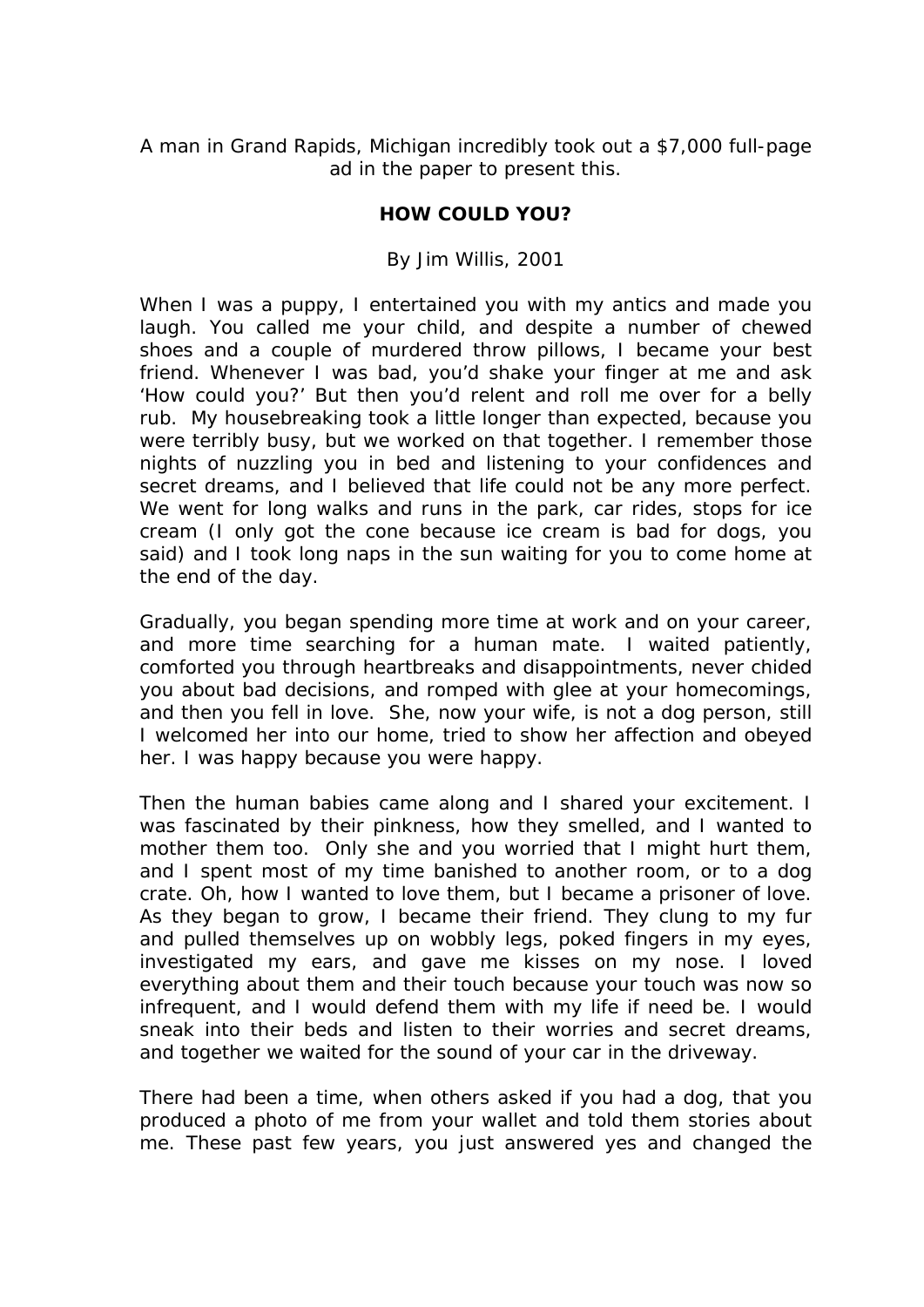subject. I had gone from being 'your dog' to just a dog, and you resented every expenditure on my behalf.

Now, you have a new career opportunity in another city, and you and they will be moving to an apartment that does not allow pets. You've made the right decision for your family, but there was a time when I was your only family.

I was excited about the car ride until we arrived at the animal shelter. It smelled of dogs and cats, of fear, of hopelessness. You filled out the paperwork and said 'I know you will find a good home for her'. They shrugged and gave you a pained look. They understand the realities facing a middle-aged dog, even one with papers. You had to prise your son's fingers loose from my collar as he screamed 'No Daddy! Please don't let them take my dog!' And I worried for him, and what lessons you had just taught him about friendship and loyalty, about love and responsibility, and about respect for all life. You gave me a goodbye pat on the head, avoided my eyes, and politely refused to take my collar and lead with you. You had a deadline to meet and now I have one too. After you left, the two nice ladies said you probably knew about your upcoming move months ago and made no attempt to find me another good home. They shook their heads and asked 'How could you?' They are as attentive to us here in the shelter as their busy schedules allow.

They feed us, of course, but I lost my appetite days ago. At first, whenever anyone passed my pen, I rushed to the front, hoping it was you, that you had changed your mind that this was all a bad dream. Or I hoped it would at least be someone who cared, anyone who might save me.

When I realised I could not compete with the frolicking for attention of happy puppies, oblivious to their own fate, I retreated to a far corner and waited. I heard her footsteps as she came for me at the end of the day, and I padded along the aisle after her to a separate room. A blissfully, quiet room. She placed me on the table and rubbed my ears, and told me not to worry. My heart pounded in anticipation of what was to come, but there was also a sense of relief. The prisoner of love had run out of days. As is my nature, I was more concerned about her. The burden, which she bears, weighs heavily on her, and I know that, the same way I knew your every mood. She gently placed a tourniquet around my foreleg as a tear ran down her cheek. I licked her hand in the same way I used to comfort you so many years ago.

She expertly slid the hypodermic needle into my vein. As I felt the sting and the cool liquid coursing through my body, I lay down sleepily, looked into her kind eyes and murmured 'How could you?' Perhaps